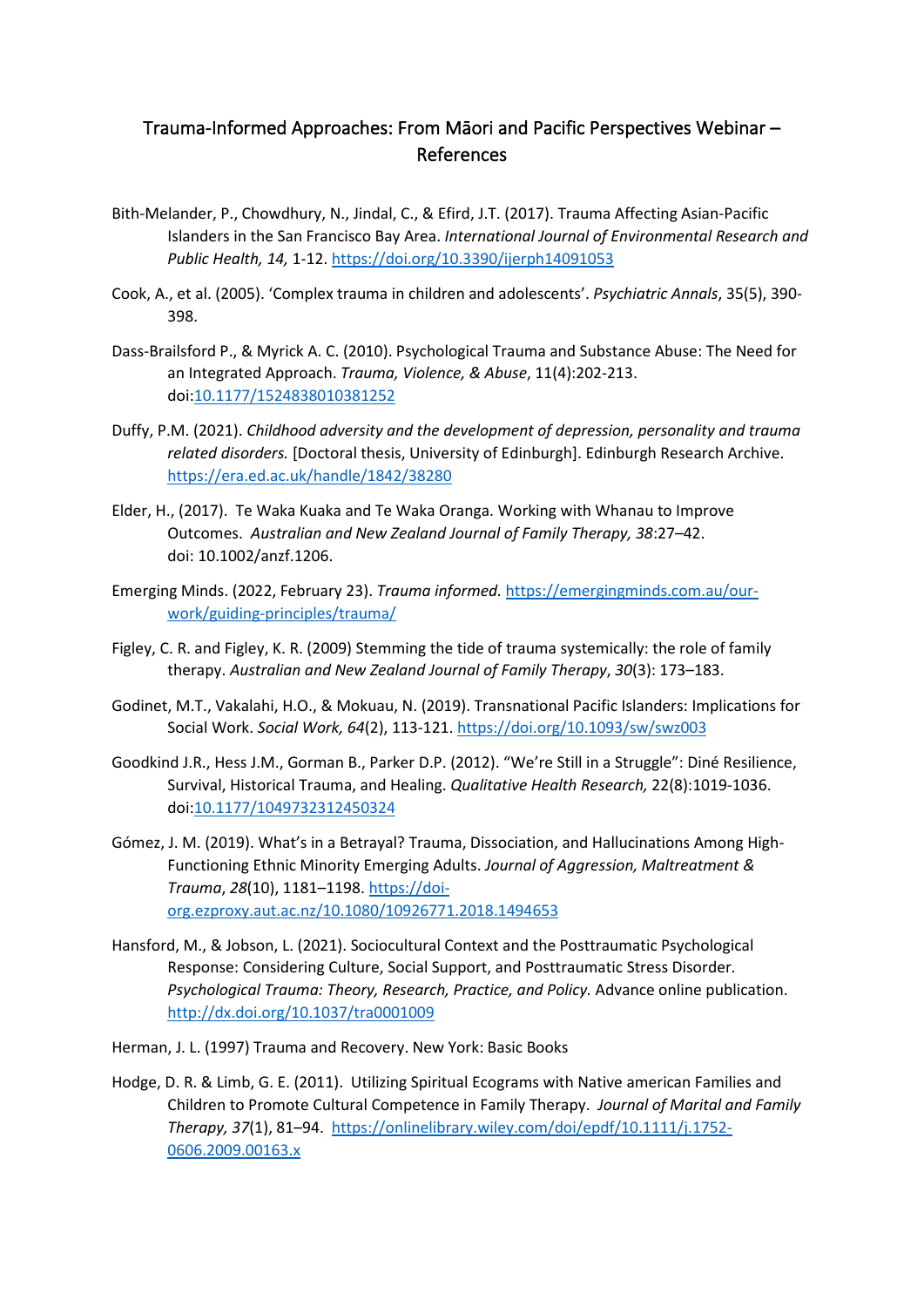- Hoosain, S. (2013). *The Transmission of Intergenerational Trauma in Displaced Families.* [Doctoral Thesis, University of the Western Cape. UWCScholar – ETD Repository. <https://etd.uwc.ac.za/handle/11394/3572>
- Ioane, J. & Tudor, K. (2017) The fa'asamoa, person-centered theory and cross-cultural practice, *Person-Centered & Experiential Psychotherapies*, 16:4, 287-302, DOI:10.1080/14779757.2017.1361467
- Jenkins, K. (2011). Traditional Māori Parenting. An Historical Review of Literature of Traditional Maori Child Rearing Practices in Pre-European Times. *Te Kāhui Mana Ririki, Auckland, NZ.* <http://www.ririki.org.nz/wp-content/uploads/2015/04/TradMaoriParenting.pdf>
- Kapeli, S.A., Manuela, S., & Sibley, C. G. (2020). Perceived discrimination is associated with poorer health and well-being outcomes among Pacific peoples in New Zealand. *Journal of community and applied social psychology, 30*(2), 132-150. https://doi:10.1002/casp.2433
- Kerig, P. K. and Alexander, J. F. (2012) Family matters: integrating trauma treatment into functional family therapy for traumatized delinquent youth. *Journal of Child and Adolescent Trauma, 5*(3): 205–223. doi: 10.1080/19361521.2012.697103
- Litam, S. D. A. (2020). "Take Your Kung-Flu Back to Wuhan": Counseling Asians, Asian Americans, and Pacific Islanders with Race-Based Trauma Related to COVID-19. *Professional Counselor*, *10*(2), 144–156.<https://doi.org/10.15241/sdal.10.2.144>
- Lopez-Zeron, G., & Blow, A. (2017). The role of relationships and families in healing from trauma. *Journal of family therapy, 39*(4), 580-597.
- Matsakis, A. (2013). Trauma and its impact on families. In D.R. Catherall (ed.) Handbook of stress, trauma and the family (pp. 15–32). Abingdon, Oxon: Routledge.
- Pereira, J. (2010). Spare the rod and spoil the child: Samoan perspectives on responsible parenting, *Kōtuitui: New Zealand Journal of Social Sciences Online*, (*5*)2, 98-109, DOI:10.1080/1177083X.2010.524980
- Perry, B.D. (1999). Bonding and Attachment in Maltreated Children: Consequences of Emotional Neglect in Childhood CTA Parent and Caregiver Education Series Volume 1: Issue 3, Child Trauma Academy Press .
- Perry BD, Azad I. (1999). Posttraumatic stress disorders in children and adolescents. Current Opinion in Pediatrics. 11(4):310-316. DOI: 10.1097/00008480-199908000-00008.
- Perry, B., Pollard, R., Blakley, T., Baker, W., and Vigilante, D. (1995). 'Childhood trauma, the neurobiology of adaptation, and ''use-dependent'' development of the brain: How ''states'' become ''traits"'. *Infant Mental Health Journal, 16*(4), 271-291.
- Phillips, G., Bowman, K., Sale, T., & O'Reilly, G. (2020). A Pacific needs analysis model: a proposed methodology for assessing the needs of facility-based emergency care in the Pacific region. *BMC Health Services Research, 20*(1), 1-12. [https://doi](https://doi-org.ezproxy.aut.ac.nz/10.1186/s12913-020-05398-w)[org.ezproxy.aut.ac.nz/10.1186/s12913-020-05398-w](https://doi-org.ezproxy.aut.ac.nz/10.1186/s12913-020-05398-w)
- Sangalang, C. C., & Vang, C. (2016). Intergenerational Trauma in Refugee Families: A Systematic Review. *Journal of immigrant and minority health, 19*(3), 745-754. doi: 10.1007/s10903-016- 0499-7.